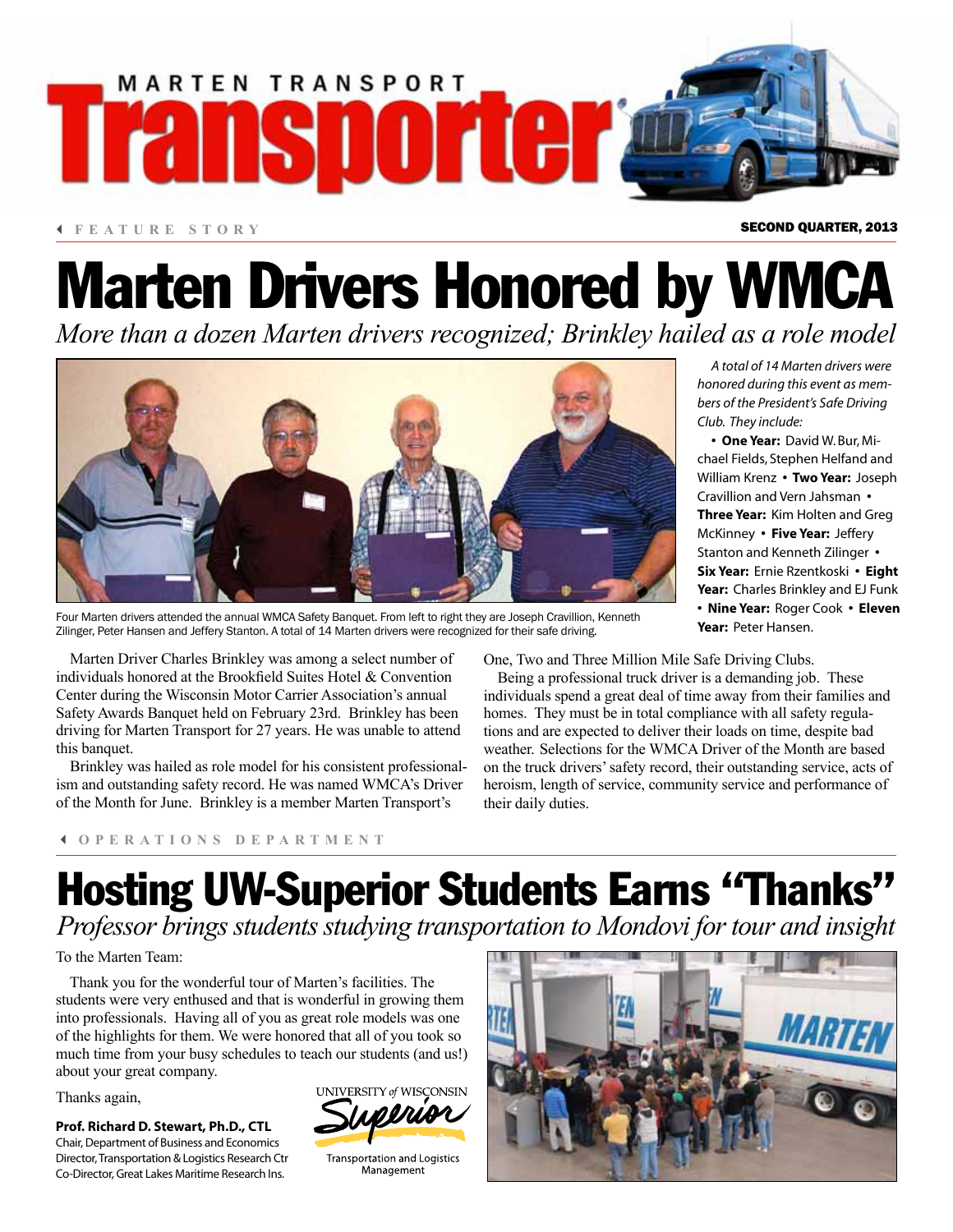3 **OPERATIONS DEPARTMENT**

# Haas Given Kraft's Prestigious "GEM" Award

*Attention to detail, collaboration, experience and problem-solving skills lauded*



2013 Kraft GEM Award Recipient Adam Haas (second from left) stands with Marten's Senior Director of Sales, Don Chapin and Kraft representatives Scott Williert and Mike Cole at its recent awards ceremony in

Marten was honored at Kraft's annual carrier conference in February, being presented with Kraft's prestigious GEM Award (Going the Extra Mile).

Each year, the recipient of the award is selected based on recommendations given by Kraft employees to honor an individual employee at a carrier that they feel "Goes the Extra Mile" and is instrumental in making their job easier. Adam Haas, Marten's On Site Carrier Representative, was honored at the event attended by all Kraft carriers. Adam was presented with a trophy

for his role in working with Kraft's transportation team.

Kraft currently ranks as Marten's highest revenue customer. It takes a considerable amount of experience, organization, and leadership to successfully manage all aspects of this account.

The Kraft team is extremely pleased with Adam's experience, ability to collaborate, attention to detail, and tremendous problem solving skills. Please join us in Congratulating Adam for a job well done, and for the professional way he represents Marten Transport to our customers!

#### 3 **OS&D DEPARTMENT**

# Summer Months Are Right Around the Corner

### *Remember to watch temperatures and scan BOLs before leaving shipper*

#### **PRODUCE LOADING/TRANSIT EXPECTATIONS**

*Drivers, please follow these guidelines to ensure problem free deliveries:*

1. Keep transit times to absolute minimum and be on time. Late produce loads often result in a claim!

2. Drivers must have a pulp thermometer when hauling produce.

3. Trailers must be clean and precooled.

4. Determine pulp temp of product before loading, pulp product in the nose, middle and tail, this needs to be within 1-2 degrees from the bill of lading temp.

5. Count load carefully. Drivers are responsible for count and verifying good product condition.

6. Keep product slightly away from walls and below the blue line in the trailer; also at least 18 inches from the rear doors. DO not pinch off chute in trailer. If you see any damage to the chute that may affect how the temperature is distributed throughout the trailer please notify dispatch before loading.

7. Make sure load is braced properly using load locks or air bags.

8. Maintain temp as instructed by bill of lading **(RARELY BE-LOW 36 DEGREES)** if bill of lading temperature and dispatch temperature do not match contact dispatch from the shipper. Must run reefer on continuous.

9. **DO NOT BREAK SEAL ENROUTE** – monitor box temp closely and call road service immediately if you have reefer issues.

10. Check calls are required twice daily by use of produce check call macro 31.

11. Reefer unit is turned off only during loading.

12. Produce shipments are not to be dropped; it is to be a driver to driver hand off. Any delay in transit needs to be brought to your fleet managers attention right away.

### **Scanning Temp BOLs Reminder**

As a refrigerated carrier, it is very critical that we scan our TEMP Bills of Lading prior to leaving the shipper **EVERYTIME!**

• If the dispatch and temperature on the bills do not match make sure you contact dispatch and let them know so that they can look into it further and advise the correct temperature.

#### **• MAKE SURE THAT WHEN YOU SCAN THE TEMP BOLS, YOU DOCUMENT TYPE THEM AS "TEMP B.O.Ls"**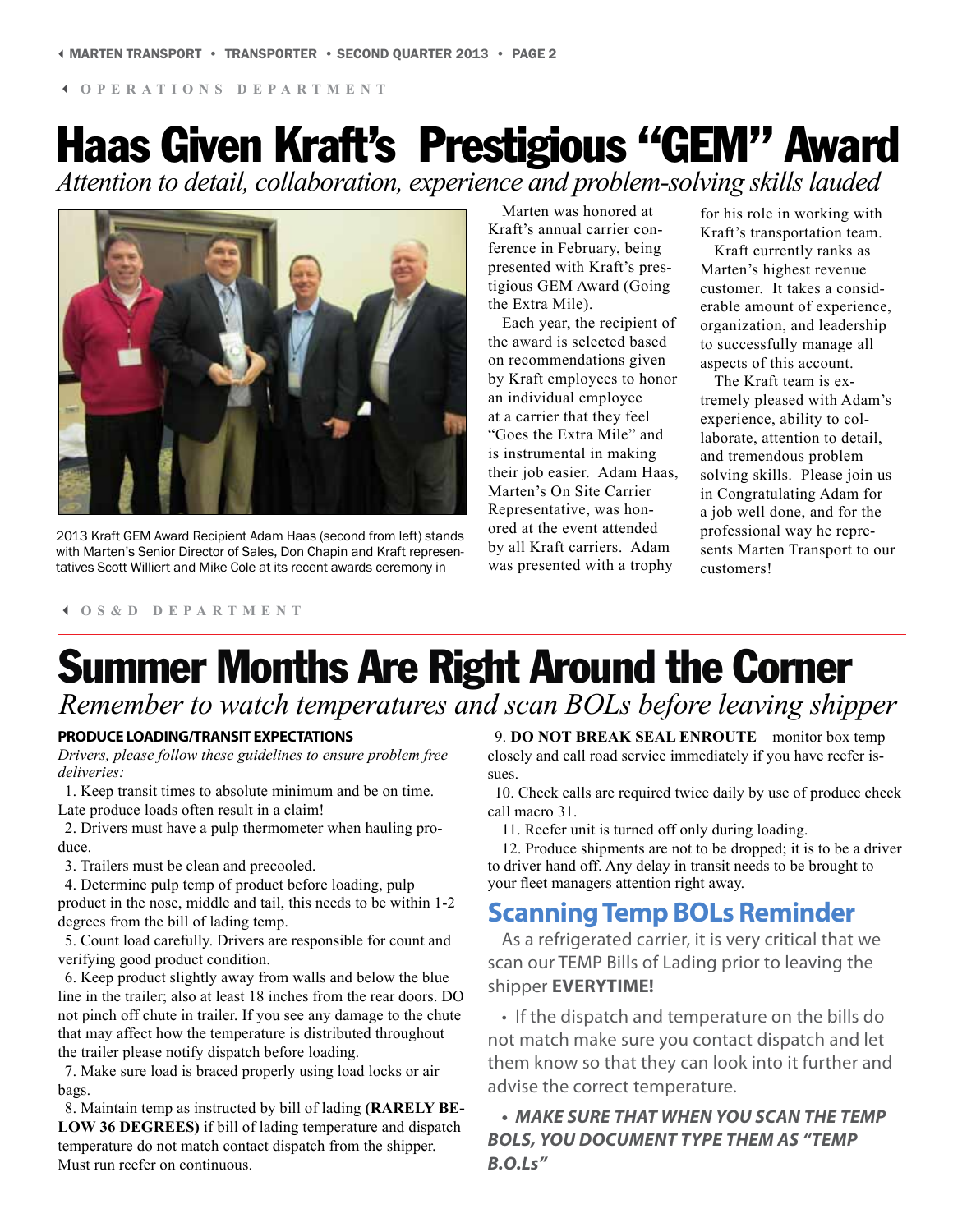## Update on Sleep Apnea Program *Marten covering medical costs for employee sleep therapies*



Marten Transport adopted a sleep apnea program in 2010. Since that time more than 1,000 drivers have been tested. Our program has proven to promote safer and healthier drivers. Marten Transport has always tried to be proactive in everything we do and sleep apnea is no different. At the present time there are only recommendations from the DOT regarding sleep apnea programs, however, the DOT regulations will be coming and we will be ready!

DOT doctors are flagging more and more drivers based on these recommendations. Many carriers will not have a program as strong as Marten's program nor will they pay for such a program. Marten is covering the cost for all medical expenses, machines and counseling

for our employees sleep therapies. If you think you have sleep apnea, feel free to call safety and set up an appointment to be tested.

#### **What Is Sleep Apnea?**

Sleep apnea is a common disorder in which you have one or more pauses in breathing or shallow breaths while you sleep.

Breathing pauses can last from a few seconds to minutes. They may occur 30 times or more an hour. Typically, normal breathing then starts again, sometimes with a loud snort or choking sound.

Sleep apnea usually is a chronic (ongoing) condition that disrupts your sleep. When your breathing pauses or becomes shallow, you'll often move out of deep sleep and into light sleep.

As a result, the quality of your sleep is poor, which makes you tired during the day. Sleep apnea is a leading cause of excessive daytime sleepiness.

#### **Overview**

Sleep apnea often goes undiagnosed. Doctors usually can't detect the condition during routine office visits. Also, no blood test can help diagnose the condition.

Most people who have sleep apnea don't know they have it because it only occurs

during sleep. A family member or bed partner might be the first to notice signs of sleep apnea. The most common type of sleep apnea is obstructive sleep apnea. In this condition, the airway collapses or becomes blocked during sleep. This causes shallow breathing or breathing pauses.

When you try to breathe, any air that squeezes past the blockage can cause loud snoring. Obstructive sleep apnea is more common in people who are overweight, but it can affect anyone. For example, small children who have enlarged tonsil tissues in their throats may have obstructive sleep apnea.

#### **Outlook**

Untreated sleep apnea can:

• Increase the risk of high blood pressure, heart attack, stroke, obesity, and diabetes

• Increase the risk of, or worsen, heart failure

• Make arrhythmias, or irregular heartbeats, more likely

• Increase the chance of having workrelated or driving accidents

More information can be found at the National Heart, Lung, and Blood Institute's website: http://www.nhlbi.nih.gov/ health/health-topics/topics/sleepapnea/

#### 3 **HUMAN RESOURCES DEPARTMENT**

## *After More Than Two Decades, Hansen Says "Good Bye"*

Pete Hansen, longtime friend and employee at Marten Transport retired in March of this year. Pete drove for Marten nearly 22 years. He was inducted into the One Million Mile Club in 2000 and in the Two Million Mile Club in 2007.

Pete has attended the Wisconsin Motor Carriers Association (WMCA) for many years. He has been honored as "Driver of the Month" and also a member of the WMCA WI Road Team. Pete has been a member of the WMCA President's Safe Driver Club for 11 years. He and his wife, Rose, live in Bristol, WI.

Marten would like to thank Pete for his many years of service and wish him the best of luck in his retirement.<br>Manager Lee Jankee (right)



Manager, Lee Jankee (rIght)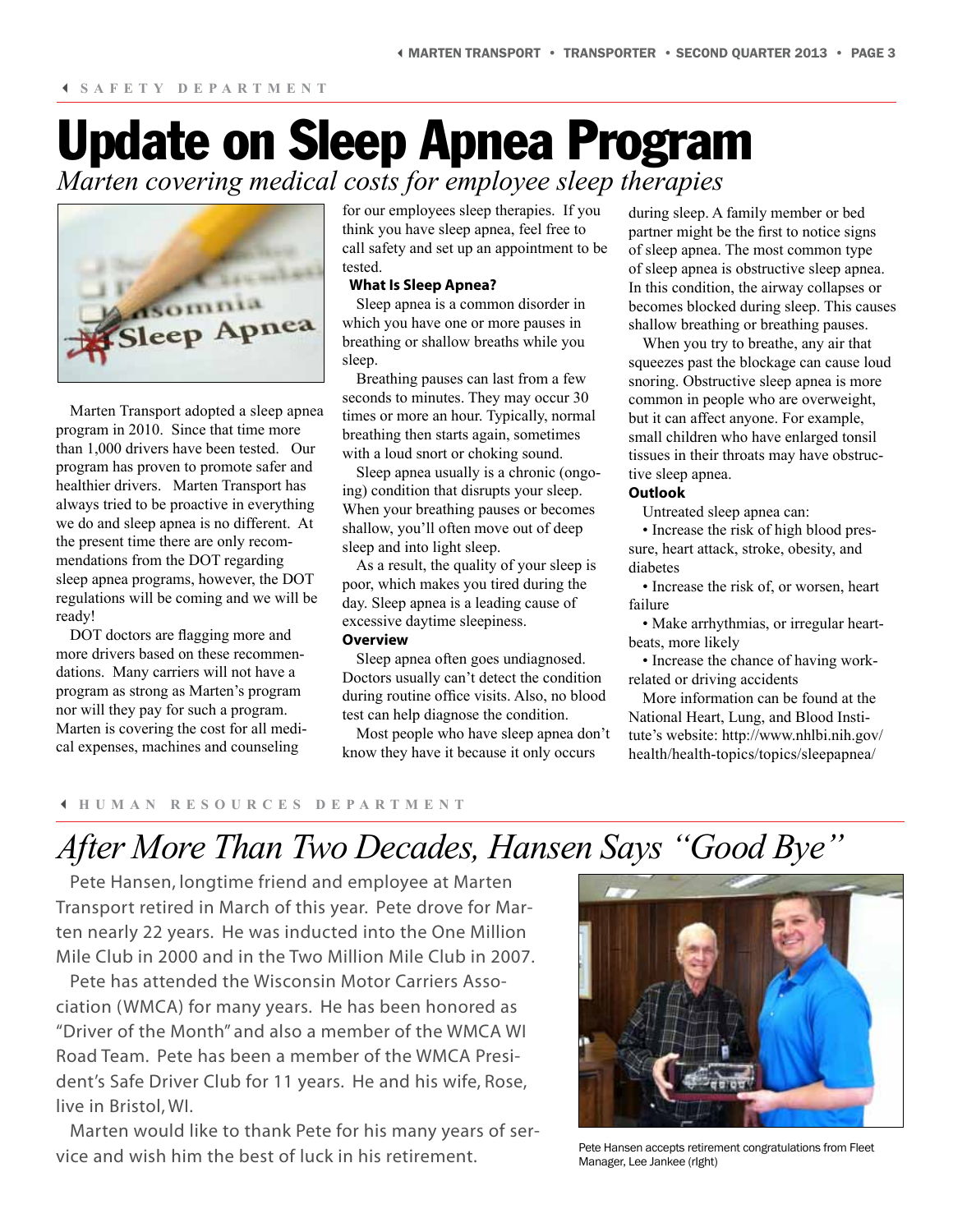#### 3 **BENEFITS DEPARTMENT**

## Small Changes Can Make a Big Difference *Some foods can affect driver blood pressure, cholesterol and overall health*

Eating is something we do every day. How often do we consciously think about our food choices and how these choices can impact our overall health? For drivers, eating habits are greatly impacted by

logistics. For example, they typically have to find something fast to eat at a truck stop. Unfortunately what's often most convenient for drivers isn't always what's healthiest.

How does eating impact a driver's overall health? Certainly diets that are excessive in calories can lead to weight gain and carrying extra weight increases risk for heart disease, diabetes, certain types of cancers and joint problems. Eating some specific foods can directly increase our blood pressure or cholesterol levels. Following a

healthier eating plan tends to make people feel better overall and have more energy.

How can drivers eat healthy while on the road? The current model for healthy eating is the "Plate Method", based on a standard nineinch dinner plate. Fill a quarter of the plate with meat, a quarter with starch (potato, rice, pasta, bread) and half with veggies. Add a glass of low fat milk and fruit for dessert and you have a well-balanced meal! While packing a cooler to keep in your cab, stock up on raw veggies, fresh fruit or unsweetened fruit cups. Add a sandwich on whole grain bread with lean meat such as deli turkey or ham. If you want a crunch snack, try a handful of pretzels, dry whole grain cereal

or snack mix instead of chips which have a lot of fat, salt and calories without a lot of nutritional value. Keep in mind that even healthy choices give us too many calories if your portion is too big.

food restaurants and truck stops? Whenever possible, avoid the fried choices. Go with a grilled chicken sandwich or basic burger, ideally on a whole wheat bun. Load up with veggies such as lettuce, tomato, onion or pickle. Instead of fries, ask for a side salad or baked potato. Don't forget to ask for the condiments on the side. Grilled snack wraps light on the sauces, chili and basic tacos are also good choices.

> Are there any foods that can help boost energy in a natural way? Many people

What are some healthy choices at fast

reach for food or drinks to give them energy when what they really need is sleep. Sleep deprivation can not be corrected by foods. Eating "heavier" meals is more likely to lead to fatigue as we work harder to digest them. A better strategy is to eat smaller amounts more often through the day. Drivers should avoid energy drinks. There is mounting evidence that energy drinks are harmful to our health, especially in large quantities. They usually contain much greater amounts of caffeine than coffee or tea and often contain additional stimulants as well. Small changes can make a big difference.

4 **SOURCE - The Quill, Baldwin & Lyons, Inc.** 

## Ideas for Keeping Fit While Out on the Road *Commitment to good food choices and fitness can lead to living longer*

Drivers who want to be healthy have to commit to being active in addition to making good food choices. According to the Center for Disease Control (CDC), regular physical activity can help:

• Control weight

• Reduce risk of cardiovascular disease, type 2 diabetes and some cancers

• Strengthen bones and muscles

- Improve mental health and mood
- Improve ability to perform daily activities & prevent falls
- Increase chances of living longer

Ideally, a driver should aim for 2 hours and 30 minutes of physical exercise per week, according to the Center for Disease Control. This activity can be spread throughout the week as long as drivers are actively moving and getting their heart rate up for at least 10 minutes.

## DON'T FORGET: *No out of network medical coverage*

**• There is NO out-of-network medical coverage.** Individuals who choose to use a provider that is out of network will be responsible for 100% of the cost and will not go towards any deductible. • For a list of in-network providers or to confirm your provider is still in-network for 2013 go to www. umr.com, call 800-826-9781 or check with your provider.

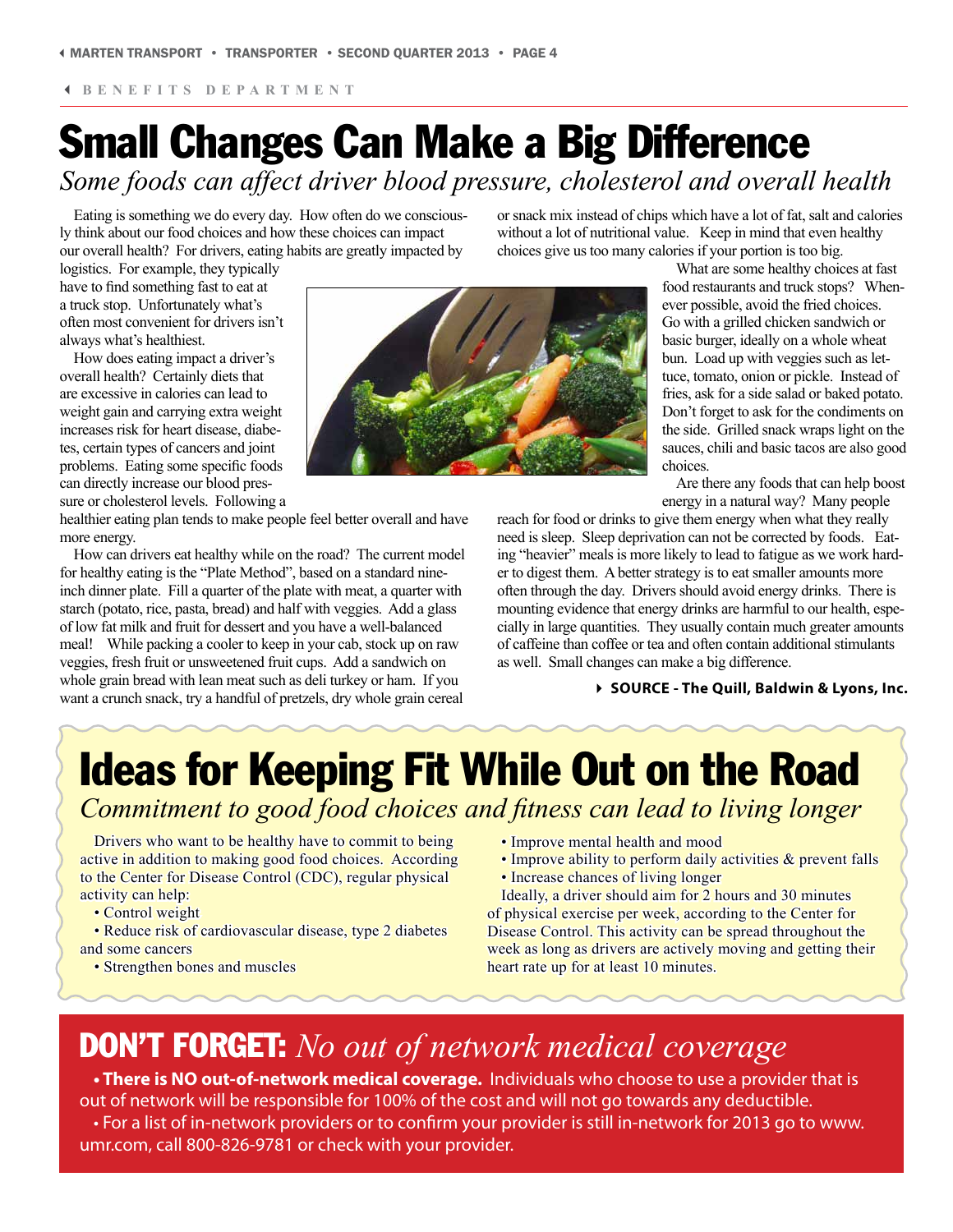# Diversified Changes to Transamerica

*Name changed but nothing else about the company or your retirement plan*

For over a half a century, Diversified, our 401(k) provider,

has been dedicated to providing retirement solutions for plans like ours. What you may not know is that for nearly 20 years, Diversified has been part of the Transamerica family of companies.

Transamerica is one of the nation's most respected firms (and its symbol, San Francisco's pyramid-shaped Trans-

america Tower, is one of the most recognizable buildings). So to make that connection clearer, Diversified has changed its name to Transamerica Retirement Solutions. The contact

number is the same (800-755-5801) and website is now my.trsretire.com. You will continue to use the same user name and password that you previously used with Diversified.

While the name will be different, nothing else about the company or your retirement plan will change—you'll still

get the same powerful savings tools, reliable resources, and responsive service you've come to expect!

# Marten Transport Offers Lifeworks! *A FREE employee assistance program for everyone!*

- ▶ Lifeworks is available 24 hours per day, 7 days per week
- It is 100% FREE, confidential and offers many resources for:
- Health
- Emotional Well Being
- Addiction & Recovery
- Parenting / Child Care
- Education
- Retirement
- Money
- Legal
- Work
- Disability
- Consumer Research
- Everyday Issues and more!

To learn more- please call 888-456-1324 or visit www.lifeworks.com (username: Marten/Password: 9240)

### **This is a great resource for you and your family and it is FREE to you!!!**